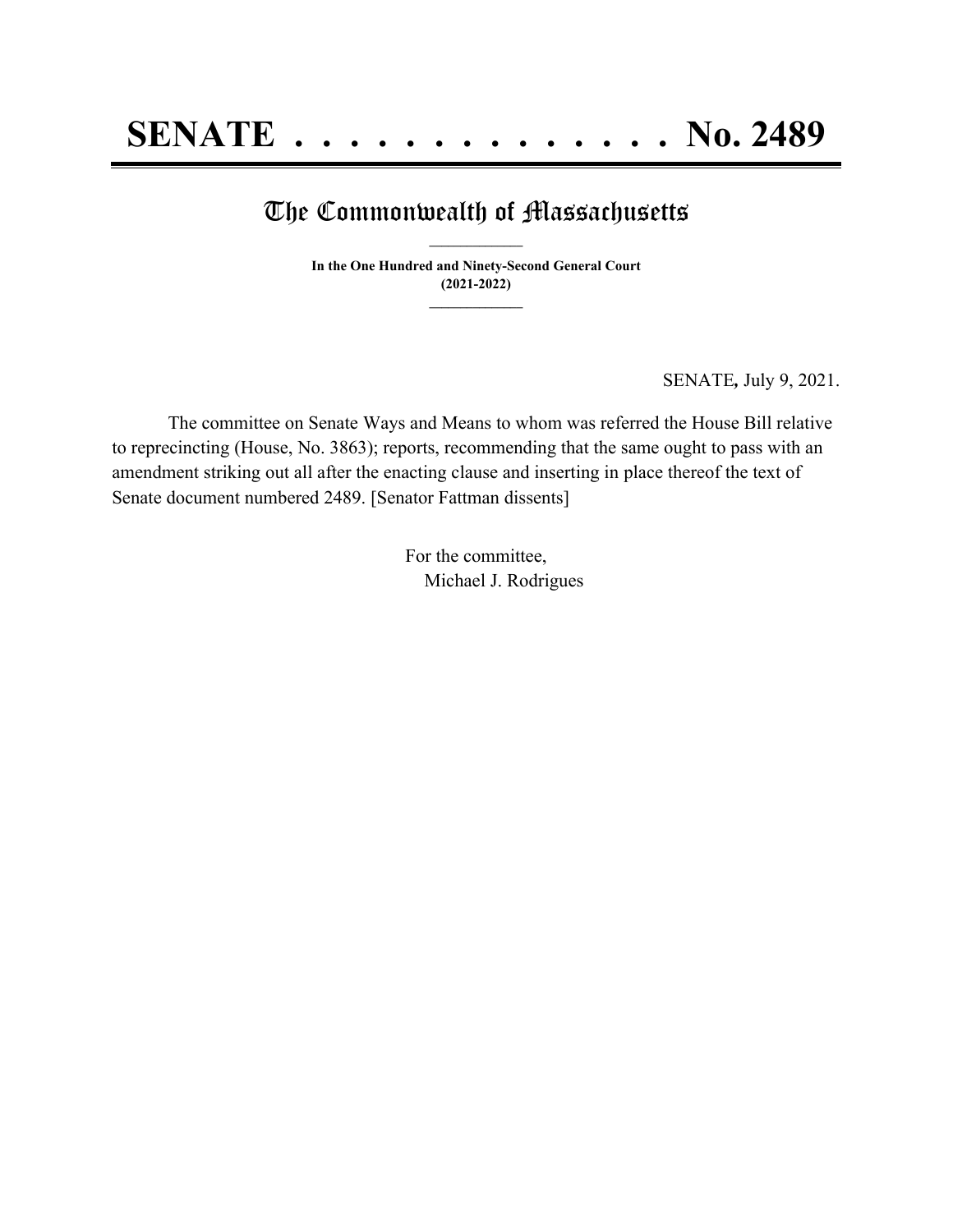## The Commonwealth of Massachusetts

**In the One Hundred and Ninety-Second General Court (2021-2022) \_\_\_\_\_\_\_\_\_\_\_\_\_\_\_**

**\_\_\_\_\_\_\_\_\_\_\_\_\_\_\_**

 SECTION 1. (a) Notwithstanding any general law to the contrary, the division of each city into convenient voting wards and precincts pursuant to section 1 and section 2 of chapter 54 of the General Laws shall be completed, approved locally and submitted through the state secretary to the local election districts review commission, as established by section 9A of chapter 9 of the General Laws, within 30 days after the enactment of legislation dividing the commonwealth into: (i) congressional districts pursuant to the United States Constitution; (ii) 40 senatorial districts pursuant to section 2 of Article CI of the Articles of Amendment to the Constitution of the Commonwealth; (iii) 160 representative districts pursuant to section 1 of said Article CI; and (iv) 8 councillor districts pursuant to said section 2 of said Article CI and Article XVI of the Articles of Amendment to the Constitution of the Commonwealth; provided, however, that this section shall not apply to any city which has a special law to the contrary covering the procedure for the division of wards and precincts.

 (b) Notwithstanding any general law to the contrary, the division of each town into convenient voting precincts pursuant to said section 1 and section 6 of said chapter 54, shall be completed, approved locally and submitted through the state secretary to the local election districts review commission within 30 days after the enactment of legislation dividing the commonwealth into: (i) congressional districts pursuant to the United States Constitution; (ii) 40

of 3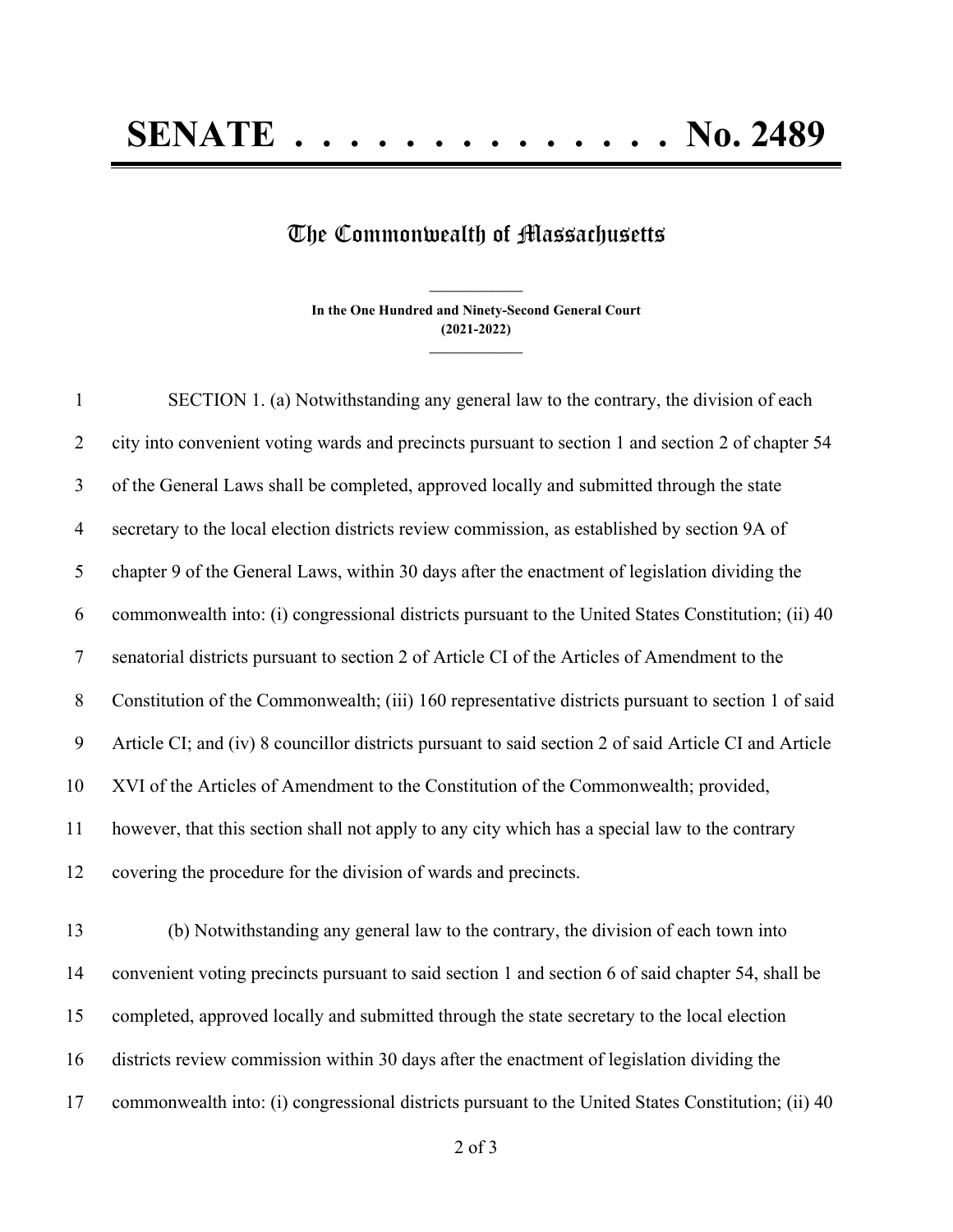senatorial districts pursuant to section 2 of Article CI of the Articles of Amendment to the Constitution of the Commonwealth; (iii) 160 representative districts pursuant to section 1 of said Article CI; and (iv) 8 councillor districts pursuant to said section 2 of said Article CI and Article XVI of the Articles of Amendment to the Constitution of the Commonwealth; provided, however, that this section shall not apply to any town which has a special law to the contrary covering the procedure for the division precincts.

 (c) Notwithstanding any general law to the contrary, the division of each city and town into convenient voting wards or precincts pursuant to subsections (a) and (b) shall be completed, approved locally and be submitted through the state secretary to the local election districts review commission not later than December 15, 2021. Notwithstanding any general or special law to the contrary, the local election district review commission may consider revisions or amendments submitted to the local election district review commission by a city or town to a division previously approved by the commission pursuant to subsections (a) or (b); provided, however, that such revisions or amendments shall be completed, approved locally and submitted through the state secretary to the local election districts review commission not later than December 15, 2021.

 SECTION 2. Notwithstanding any general law to the contrary, if a city fails to timely complete, approve and submit a new division of voting wards and precincts through the state secretary to the local election districts review commission pursuant to section 1 or if a town fails to timely complete, approve and submit a new division of voting precincts through the state secretary to the local election districts review commission pursuant to said section 1, or if the local election districts review commission finds that any such proposed division of voting wards and precincts submitted by a city or any such proposed division of precincts submitted by a town

of 3